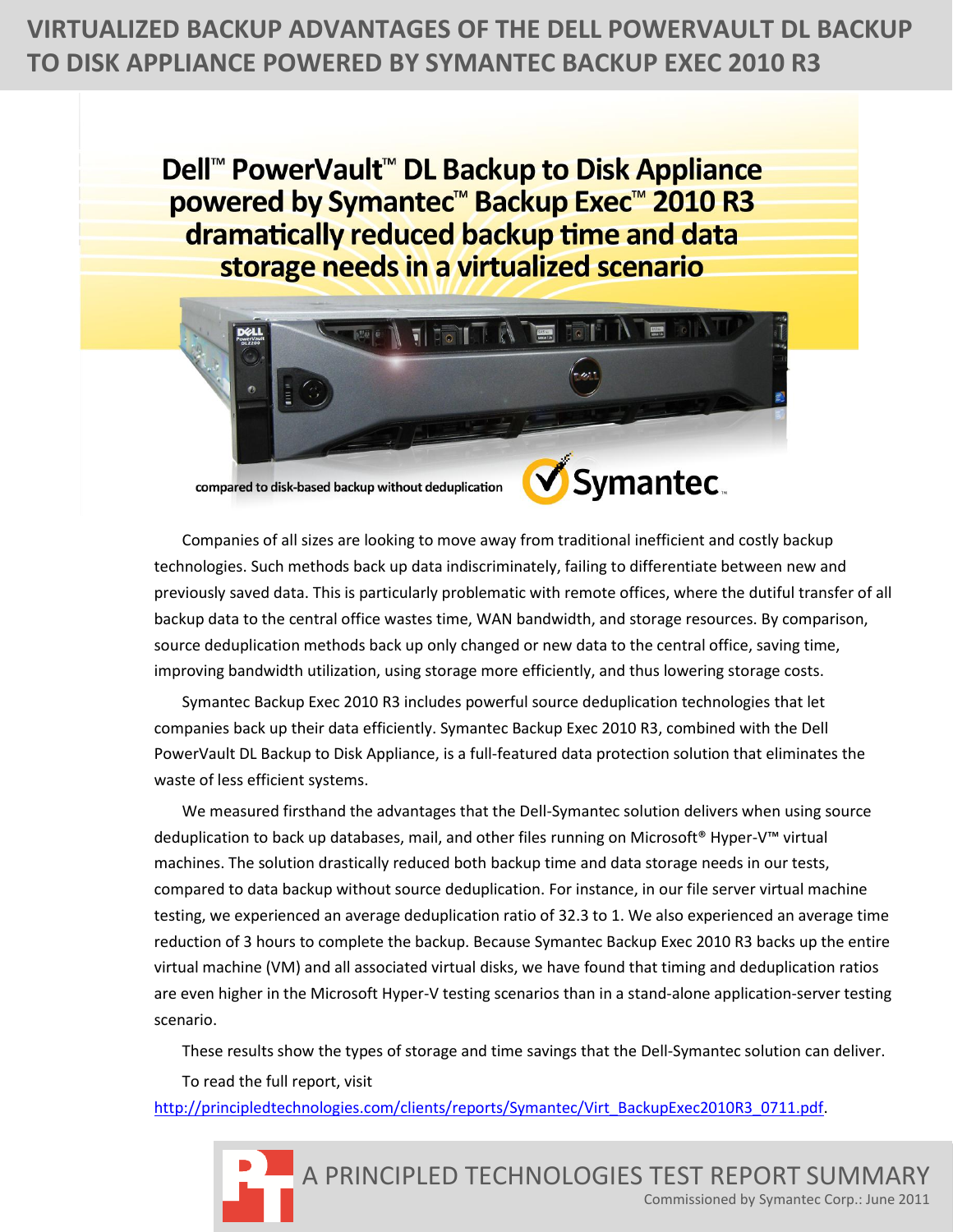# **DATA BACKUP 101: SOURCE DEDUPLICATION EXPLAINED**



Source deduplication powered by Symantec Backup Exec 2010 R3



Dell PowerVault DL Appliance

Dell PowerEdge R710

**Source deduplication eliminates backup inefficiencies by transferring only unique blocks of data across the WAN.**

Source deduplication offers an efficient way for companies to back up their data. After an initial full back up, deduplication software searches for duplicate data in subsequent backups and then only backs up blocks of data that are new or changed. "Source" means the data is deduplicated at its source, likely a server or desktop at a remote location, before it is passed to the central backup site.

Because the large majority of data typically remains constant from day to day, transferring only new or changed blocks of data from the remote office to the central office with source deduplication is the wise choice when bandwidth, time, and space are at a premium.

### **THE DELL-SYMANTEC ADVANTAGE**

Dell and Symantec have partnered to offer an integrated disk-based backup solution. Symantec Backup Exec 2010 R3 is already fully installed on the Dell PowerVault DL Appliance, and an automated setup wizard guides you through setup, configuration, and deployment. This solution offers features such as granular recovery (allowing you to back up specific files without running a full restore) and remote backup, monitoring, and maintenance. For a full list of features, see [http://i.dell.com/sites/content/shared-content/data](http://i.dell.com/sites/content/shared-content/data-sheets/en/Documents/ss703-powervault-dl-backup-to-disk-appliance-symantec.pdf)[sheets/en/Documents/ss703-powervault-dl-backup-to-disk-appliance](http://i.dell.com/sites/content/shared-content/data-sheets/en/Documents/ss703-powervault-dl-backup-to-disk-appliance-symantec.pdf)[symantec.pdf.](http://i.dell.com/sites/content/shared-content/data-sheets/en/Documents/ss703-powervault-dl-backup-to-disk-appliance-symantec.pdf)

## **LESS DATA SAVED, LESS TIME SPENT**

By deduplicating the data at the source, the Dell-Symantec solution was far more efficient than disk-based backup without source deduplication, which we also tested. The Dell-Symantec solution reduced the amount of data traveling over the WAN by a factor of more than 32 when backing up a file server virtual machine and even more when backing up the database-and mail-server virtual machines.

By backing up only new data, the Dell-Symantec solution reduced the database backup window from over 6.5 hours to an average of around 3 hours, reduced the file server backup window from over 6 hours to an average of 3 hours, and reduced the mail server backup window from over 6 hours to an average of 3 hours.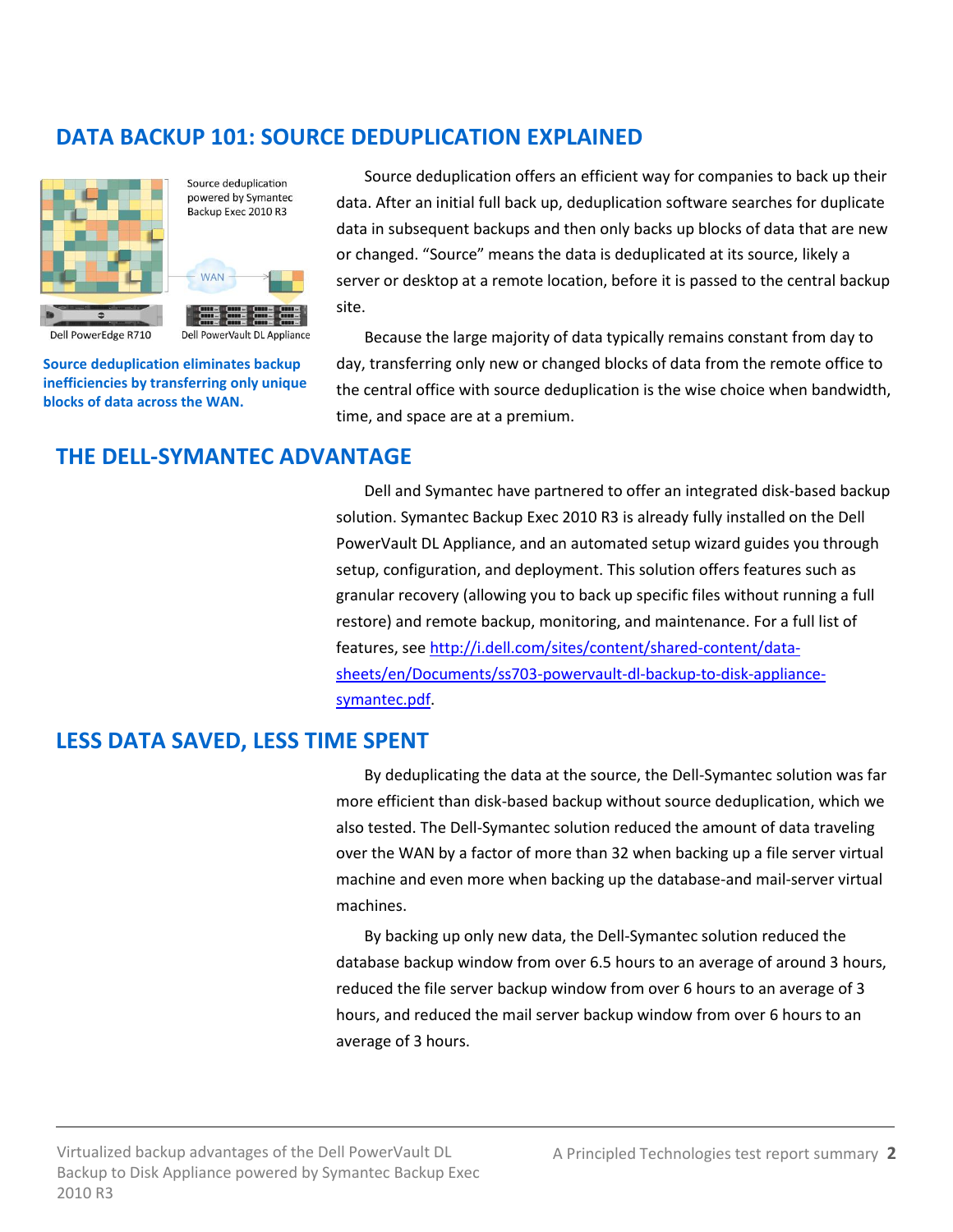

The Symantec Remote Agent compared the data on the remote server to the existing backup data on the media server. When it found a duplicate, it sent only a marker to the media server at the central office. As a result, the remote server transmitted far less data to the media server. This not only saved WAN bandwidth, but also decreased the volume of data the media server had to store—both of which add up to savings. In a straightforward process, we used the Symantec Backup Exec console to simply select the deduplication storage folder and select the option for remote access of the media server while configuring the backup job.

The difference between the volume of data and the volume of data actually stored increases over time, benefiting the business by requiring significantly less long-term storage capacity.

#### **Database server backup scenario**

**The Symantec Backup Exec console made backing up data from a remote location easy.**

> The initial complete database backup took almost 5 hours. Subsequent full database backups using source deduplication took an average of 3 hours and 13 minutes, achieving a deduplication ratio of at least 179.8:1. For comparison, we ran a single backup using a backup-to-disk storage device on the Dell PowerVault DL Appliance without source deduplication, which took roughly 6 hours and 41 minutes.

Figure 2 shows the comparison of protected data versus actual deduplication data stored for our virtualized database server scenario.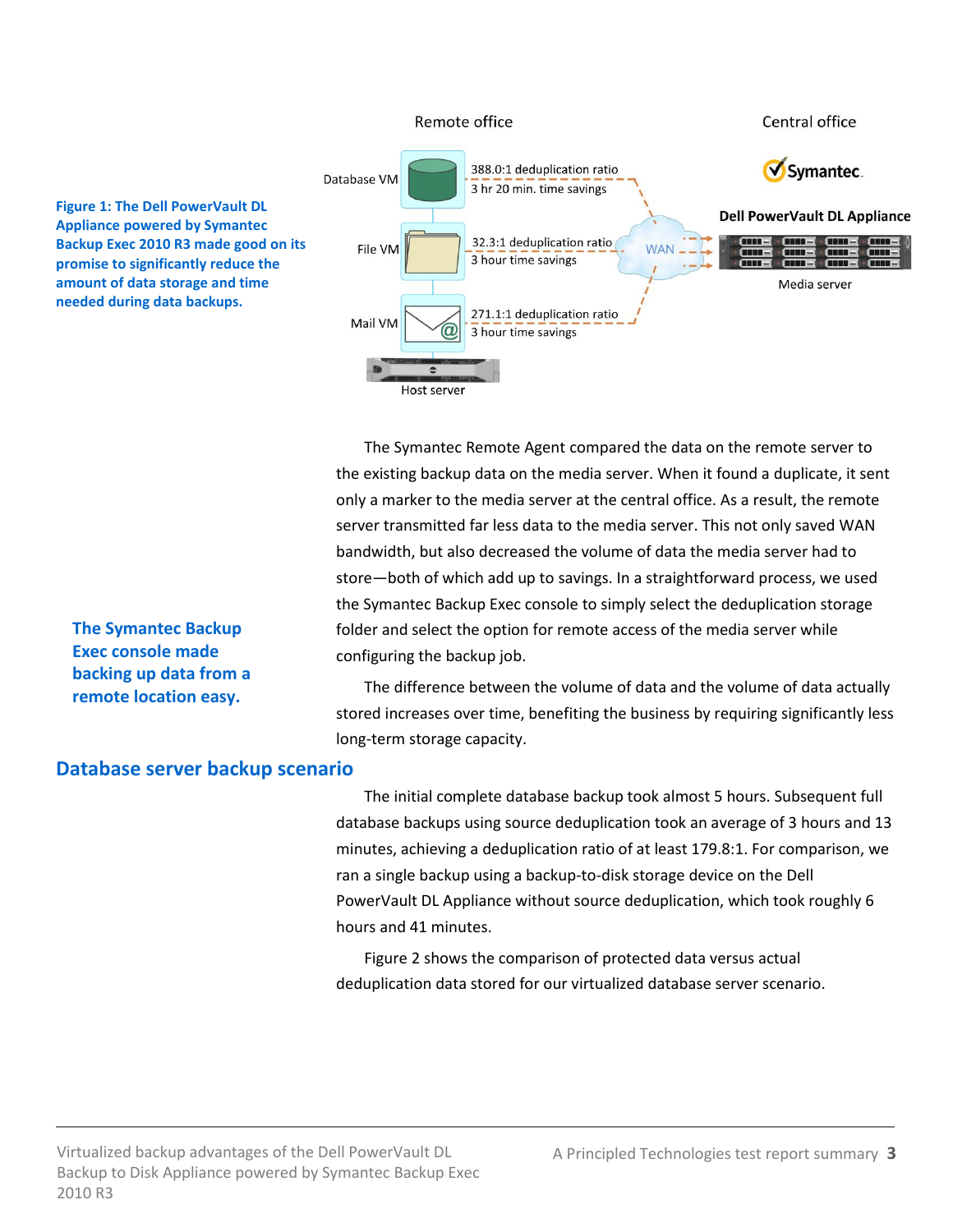

**Figure 2: Comparison of protected data versus the actual data stored from our 7-day database backup simulation of a virtualized SQL Server database.**

### **File server backup scenario**

The initial complete backup of our file server took just over 6 hours. Subsequent full file server backups using source deduplication took an average of just over 3 hours, achieving a deduplication ratio of at least 24.4:1. For comparison, we ran a single backup using a backup-to-disk storage device on the Dell PowerVault DL Appliance without source deduplication, which took just over 6 hours.

Figure 3 shows the comparison of protected data versus actual deduplication data stored for our virtualized file server scenario.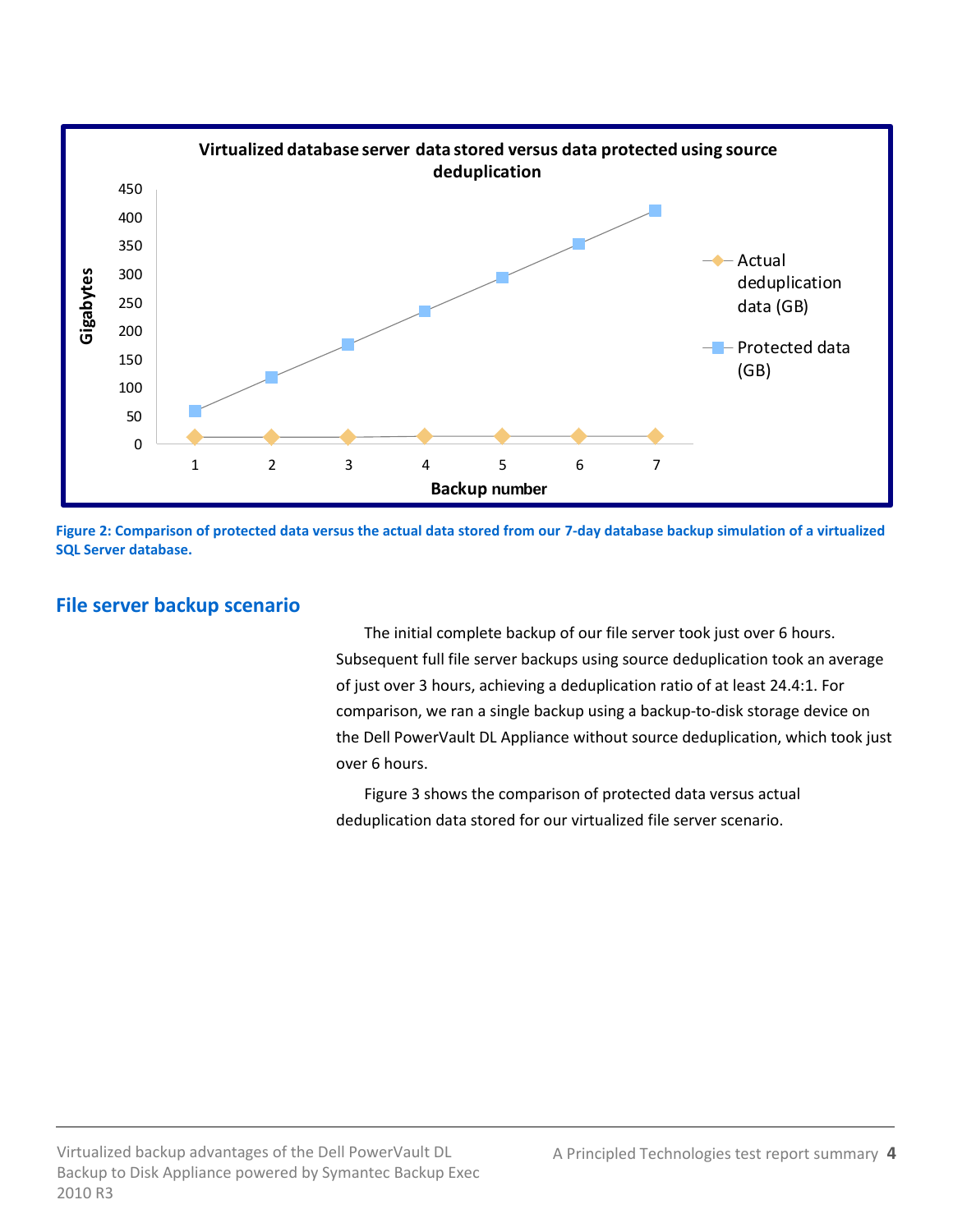

**Figure 3: Comparison of protected file server data versus the actual data stored from our 7-day virtualized file server backup simulation.**

### **Mail server backup scenario**

The initial complete backup took just 7 hours. Subsequent full mail-storagegroup backups using source deduplication took an average of 3 hours, achieving a deduplication ratio of at least 177.4:1. For comparison, we ran a single backup using a backup-to-disk storage device on the Dell PowerVault DL Appliance without source deduplication, which took roughly 6 hours.

Figure 4 shows the comparison of protected data versus actual deduplication data stored for our virtualized mail server scenario.